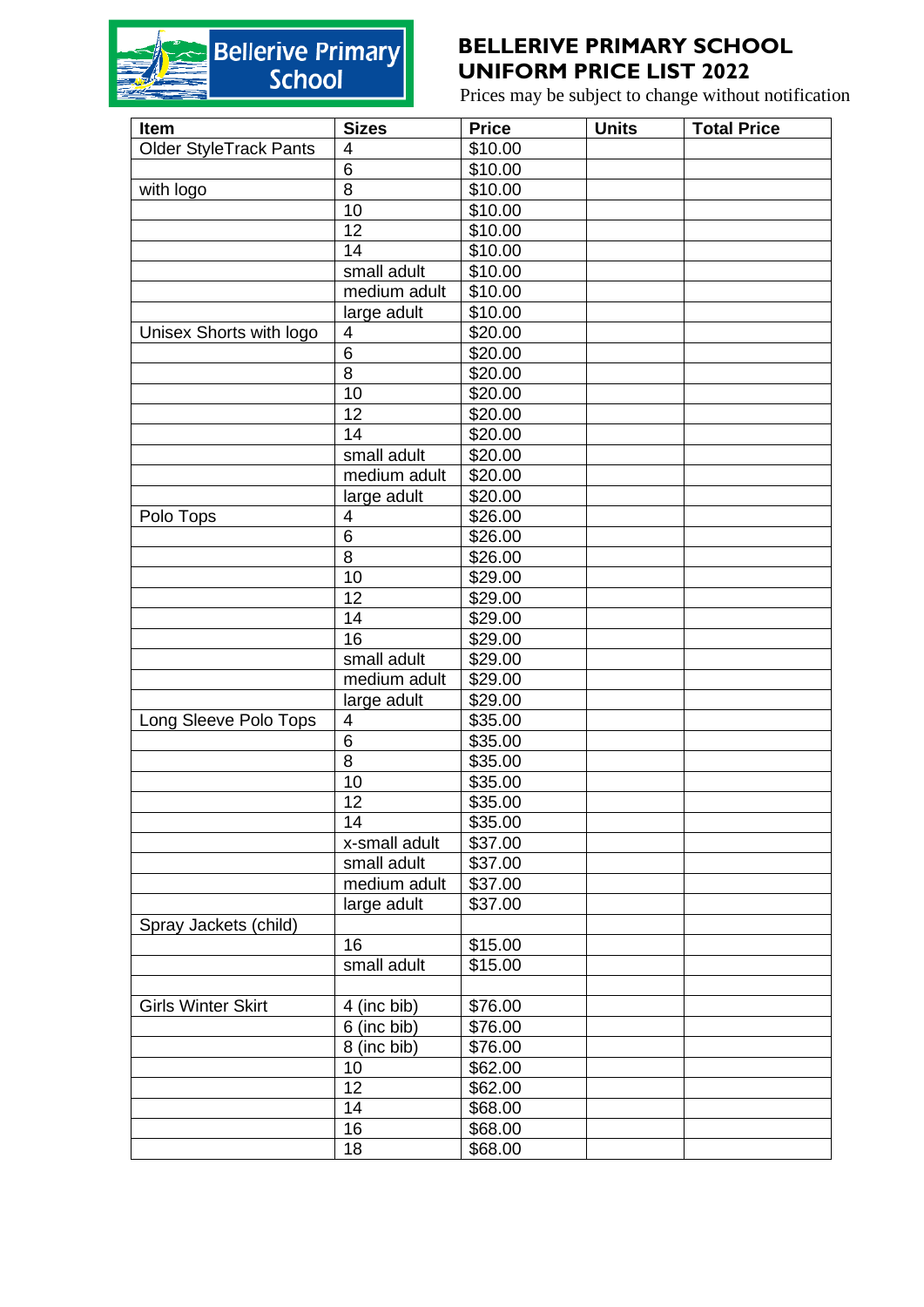

## **BELLERIVE PRIMARY SCHOOL UNIFORM PRICE LIST 2022**

Prices may be subject to change without notification

| <b>Sizes</b>      | Price                                                                                                                                                                                                                                                                                                                      | Units                                                                                                                                                                                                                                                                                                                                                                                                                     | <b>Total Price</b> |
|-------------------|----------------------------------------------------------------------------------------------------------------------------------------------------------------------------------------------------------------------------------------------------------------------------------------------------------------------------|---------------------------------------------------------------------------------------------------------------------------------------------------------------------------------------------------------------------------------------------------------------------------------------------------------------------------------------------------------------------------------------------------------------------------|--------------------|
| 4                 | \$32.00                                                                                                                                                                                                                                                                                                                    |                                                                                                                                                                                                                                                                                                                                                                                                                           |                    |
|                   |                                                                                                                                                                                                                                                                                                                            |                                                                                                                                                                                                                                                                                                                                                                                                                           |                    |
| 6                 | \$32.00                                                                                                                                                                                                                                                                                                                    |                                                                                                                                                                                                                                                                                                                                                                                                                           |                    |
| 8                 | \$32.00                                                                                                                                                                                                                                                                                                                    |                                                                                                                                                                                                                                                                                                                                                                                                                           |                    |
| 10                | \$33.00                                                                                                                                                                                                                                                                                                                    |                                                                                                                                                                                                                                                                                                                                                                                                                           |                    |
| 12                | \$33.00                                                                                                                                                                                                                                                                                                                    |                                                                                                                                                                                                                                                                                                                                                                                                                           |                    |
| 14                | \$33.00                                                                                                                                                                                                                                                                                                                    |                                                                                                                                                                                                                                                                                                                                                                                                                           |                    |
| 16                |                                                                                                                                                                                                                                                                                                                            |                                                                                                                                                                                                                                                                                                                                                                                                                           |                    |
| 18                |                                                                                                                                                                                                                                                                                                                            |                                                                                                                                                                                                                                                                                                                                                                                                                           |                    |
| $\overline{4}$    | $\overline{$}38.00$                                                                                                                                                                                                                                                                                                        |                                                                                                                                                                                                                                                                                                                                                                                                                           |                    |
|                   |                                                                                                                                                                                                                                                                                                                            |                                                                                                                                                                                                                                                                                                                                                                                                                           |                    |
|                   |                                                                                                                                                                                                                                                                                                                            |                                                                                                                                                                                                                                                                                                                                                                                                                           |                    |
|                   |                                                                                                                                                                                                                                                                                                                            |                                                                                                                                                                                                                                                                                                                                                                                                                           |                    |
|                   |                                                                                                                                                                                                                                                                                                                            |                                                                                                                                                                                                                                                                                                                                                                                                                           |                    |
|                   |                                                                                                                                                                                                                                                                                                                            |                                                                                                                                                                                                                                                                                                                                                                                                                           |                    |
|                   |                                                                                                                                                                                                                                                                                                                            |                                                                                                                                                                                                                                                                                                                                                                                                                           |                    |
|                   |                                                                                                                                                                                                                                                                                                                            |                                                                                                                                                                                                                                                                                                                                                                                                                           |                    |
|                   |                                                                                                                                                                                                                                                                                                                            |                                                                                                                                                                                                                                                                                                                                                                                                                           |                    |
|                   |                                                                                                                                                                                                                                                                                                                            |                                                                                                                                                                                                                                                                                                                                                                                                                           |                    |
|                   |                                                                                                                                                                                                                                                                                                                            |                                                                                                                                                                                                                                                                                                                                                                                                                           |                    |
|                   |                                                                                                                                                                                                                                                                                                                            |                                                                                                                                                                                                                                                                                                                                                                                                                           |                    |
|                   |                                                                                                                                                                                                                                                                                                                            |                                                                                                                                                                                                                                                                                                                                                                                                                           |                    |
|                   |                                                                                                                                                                                                                                                                                                                            |                                                                                                                                                                                                                                                                                                                                                                                                                           |                    |
|                   |                                                                                                                                                                                                                                                                                                                            |                                                                                                                                                                                                                                                                                                                                                                                                                           |                    |
|                   |                                                                                                                                                                                                                                                                                                                            |                                                                                                                                                                                                                                                                                                                                                                                                                           |                    |
|                   |                                                                                                                                                                                                                                                                                                                            |                                                                                                                                                                                                                                                                                                                                                                                                                           |                    |
|                   |                                                                                                                                                                                                                                                                                                                            |                                                                                                                                                                                                                                                                                                                                                                                                                           |                    |
| L                 |                                                                                                                                                                                                                                                                                                                            |                                                                                                                                                                                                                                                                                                                                                                                                                           |                    |
|                   |                                                                                                                                                                                                                                                                                                                            |                                                                                                                                                                                                                                                                                                                                                                                                                           |                    |
|                   |                                                                                                                                                                                                                                                                                                                            |                                                                                                                                                                                                                                                                                                                                                                                                                           |                    |
|                   |                                                                                                                                                                                                                                                                                                                            |                                                                                                                                                                                                                                                                                                                                                                                                                           |                    |
|                   |                                                                                                                                                                                                                                                                                                                            |                                                                                                                                                                                                                                                                                                                                                                                                                           |                    |
| 4                 | \$55.00                                                                                                                                                                                                                                                                                                                    |                                                                                                                                                                                                                                                                                                                                                                                                                           |                    |
|                   | \$55.00                                                                                                                                                                                                                                                                                                                    |                                                                                                                                                                                                                                                                                                                                                                                                                           |                    |
| 8                 | \$55.00                                                                                                                                                                                                                                                                                                                    |                                                                                                                                                                                                                                                                                                                                                                                                                           |                    |
| 10                |                                                                                                                                                                                                                                                                                                                            |                                                                                                                                                                                                                                                                                                                                                                                                                           |                    |
| 12                | \$55.00                                                                                                                                                                                                                                                                                                                    |                                                                                                                                                                                                                                                                                                                                                                                                                           |                    |
| 14                |                                                                                                                                                                                                                                                                                                                            |                                                                                                                                                                                                                                                                                                                                                                                                                           |                    |
|                   | \$25.00                                                                                                                                                                                                                                                                                                                    |                                                                                                                                                                                                                                                                                                                                                                                                                           |                    |
|                   |                                                                                                                                                                                                                                                                                                                            |                                                                                                                                                                                                                                                                                                                                                                                                                           |                    |
|                   |                                                                                                                                                                                                                                                                                                                            |                                                                                                                                                                                                                                                                                                                                                                                                                           |                    |
|                   |                                                                                                                                                                                                                                                                                                                            |                                                                                                                                                                                                                                                                                                                                                                                                                           |                    |
|                   |                                                                                                                                                                                                                                                                                                                            |                                                                                                                                                                                                                                                                                                                                                                                                                           |                    |
|                   |                                                                                                                                                                                                                                                                                                                            |                                                                                                                                                                                                                                                                                                                                                                                                                           |                    |
|                   |                                                                                                                                                                                                                                                                                                                            |                                                                                                                                                                                                                                                                                                                                                                                                                           |                    |
|                   |                                                                                                                                                                                                                                                                                                                            |                                                                                                                                                                                                                                                                                                                                                                                                                           |                    |
|                   |                                                                                                                                                                                                                                                                                                                            |                                                                                                                                                                                                                                                                                                                                                                                                                           |                    |
|                   |                                                                                                                                                                                                                                                                                                                            |                                                                                                                                                                                                                                                                                                                                                                                                                           |                    |
|                   |                                                                                                                                                                                                                                                                                                                            |                                                                                                                                                                                                                                                                                                                                                                                                                           |                    |
|                   |                                                                                                                                                                                                                                                                                                                            |                                                                                                                                                                                                                                                                                                                                                                                                                           |                    |
|                   |                                                                                                                                                                                                                                                                                                                            |                                                                                                                                                                                                                                                                                                                                                                                                                           |                    |
|                   |                                                                                                                                                                                                                                                                                                                            |                                                                                                                                                                                                                                                                                                                                                                                                                           |                    |
|                   |                                                                                                                                                                                                                                                                                                                            |                                                                                                                                                                                                                                                                                                                                                                                                                           |                    |
|                   |                                                                                                                                                                                                                                                                                                                            |                                                                                                                                                                                                                                                                                                                                                                                                                           |                    |
| 14<br>small adult | \$62.00<br>\$62.00                                                                                                                                                                                                                                                                                                         |                                                                                                                                                                                                                                                                                                                                                                                                                           |                    |
|                   | 6<br>8<br>10<br>12<br>14<br>$\overline{s}$<br>M<br>L<br>4<br>6<br>8<br>10<br>12<br>14<br>$\overline{\mathsf{s}}$<br>M<br><b>XL</b><br><b>XXL</b><br>14<br>$\overline{\mathsf{s}}$<br>$6\phantom{1}$<br>6(30)<br>8(32)<br>10(33)<br>12(34)<br>$5-8$<br>$9 - 12$<br>$13-3$<br>$2 - 7$<br>$7 - 11$<br>4<br>6<br>8<br>10<br>12 | \$33.00<br>\$33.00<br>\$38.00<br>\$38.00<br>\$38.00<br>\$38.00<br>\$38.00<br>\$40.00<br>\$40.00<br>\$40.00<br>\$55.00<br>\$55.00<br>\$55.00<br>\$55.00<br>\$55.00<br>\$55.00<br>\$64.00<br>\$64.00<br>\$64.00<br>\$64.00<br>\$64.00<br>\$15.00<br>\$15.00<br>\$55.00<br>\$60.00<br>\$25.00<br>\$25.00<br>\$25.00<br>\$8.00<br>\$8.00<br>\$8.00<br>\$8.00<br>\$8.00<br>\$62.00<br>\$62.00<br>\$62.00<br>\$62.00<br>\$62.00 |                    |